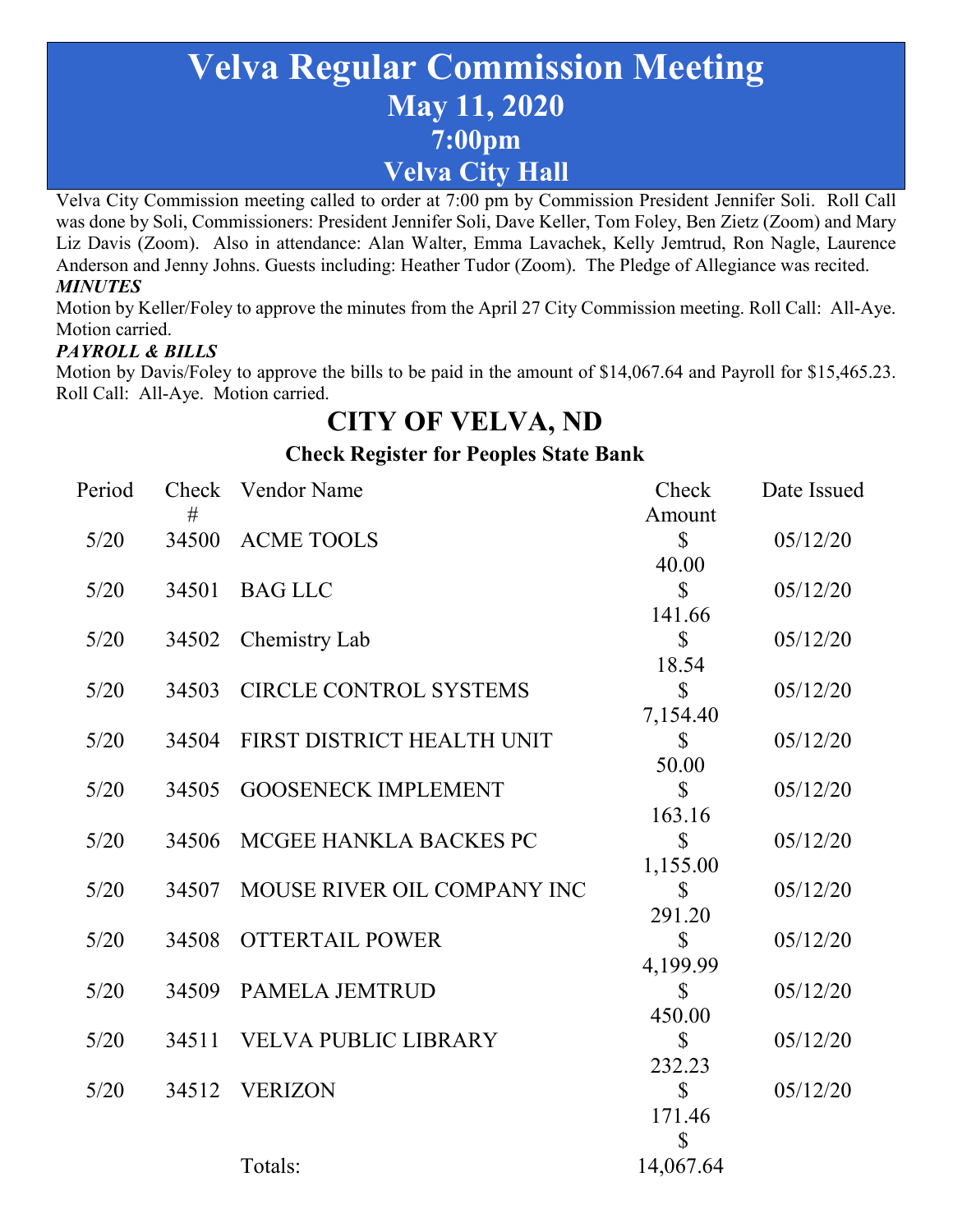# *POLICE REPORT*

The Police report was discussed.

#### *NEW BUSINESS*

The ordinance involving pets was discussed. Destructive, vicious and trespassing animals are all considered a nuisance animal and need to be reported to the Sheriff's Department. Any dog or cat running at large also needs to be reported to the Sheriff's Department. Pet licenses are due at the end of the month for owners of a dog or cat.

Davis stated that Chamber wants approval to put brackets on 6-poles on Main Street for hanging pots. The issue will be discussed in the additions.

#### *OLD BUSINESS*

No old business.

#### *ENGINEERING*

Alan Walter and Emma Lavachek presented a probable costs opinion concerning the Goldade lift station which is in need of repairs/replacement. Walter stated there is a grant available from CDBG, and if allowed, the engineers would need approval to start and to get the grant information submitted by August. Discussion ensued. Zietz/Foley made a motion to approve the grant writing and submittal. Roll Call: Zietz-yes; Foley-yes; Davisyes; Keller-yes; Soli-yes. Motion carried.

Repair to the park bridge was discussed. Walter has been in contact with the engineers about finishing the guardrail for the bridge by the end of June. The plaques for the bridge will also be ready by the end of June.

Walter and Lavachek presented the bids for street repair and gave some additional information for clarity. All proposals were reviewed. All options were reviewed. The source of the money was reviewed; the highway, sales tax infrastructure, water (for work done because of fire hydrant repair), and sewer (Riverside Drive sewer repair) funds can all be used accordingly. Davis/Foley made a motion to approve Keller Paving's bid up to \$80,900 for street patching of Kelly and the engineer's discretion. Roll Call: Davis-yes; Foley-yes; Zietz-yes; Keller-yes; Soli-yes.

#### *REPORTS OF THE PRESIDENT/FINANCE COMMISSIONER*

Soli discussed the Emergency Declaration and if it was being pursued. Zietz and Johns consulted and made some modifications, and it is currently at the attorney's office for review.

Soli also stated that no one should be using masking tape or any other tape on the new bridge.

#### *REPORTS OF OFFICERS*

**Water Commissioner**: Zietz asked about the pole at the corner of Highways 41 and 52. Jemtrud has contacted Main Electric several times, and is just waiting for their response. Zietz stated that hydrant flushing was done last week and he believes the water quality is high.

**Street Commissioner**: Davis stated that she is happy the street repair will take place. Davis and Soli discussed a few signs they would like purchased and placed.

**Cemetery Commissioner**: Keller stated that the cemetery looks very good and people have already placed flowers at the cemetery. Jemtrud stated that the weeds will be sprayed this week.

**Police Commissioner**: Foley asked Anderson if he took pictures of any vehicles he towed through his business before he towed them. Foley recommended pictures be taken by city employees prior to them going into the impound lot. Soli stated she has a phone conference set up with the city attorney to discuss the police contract.